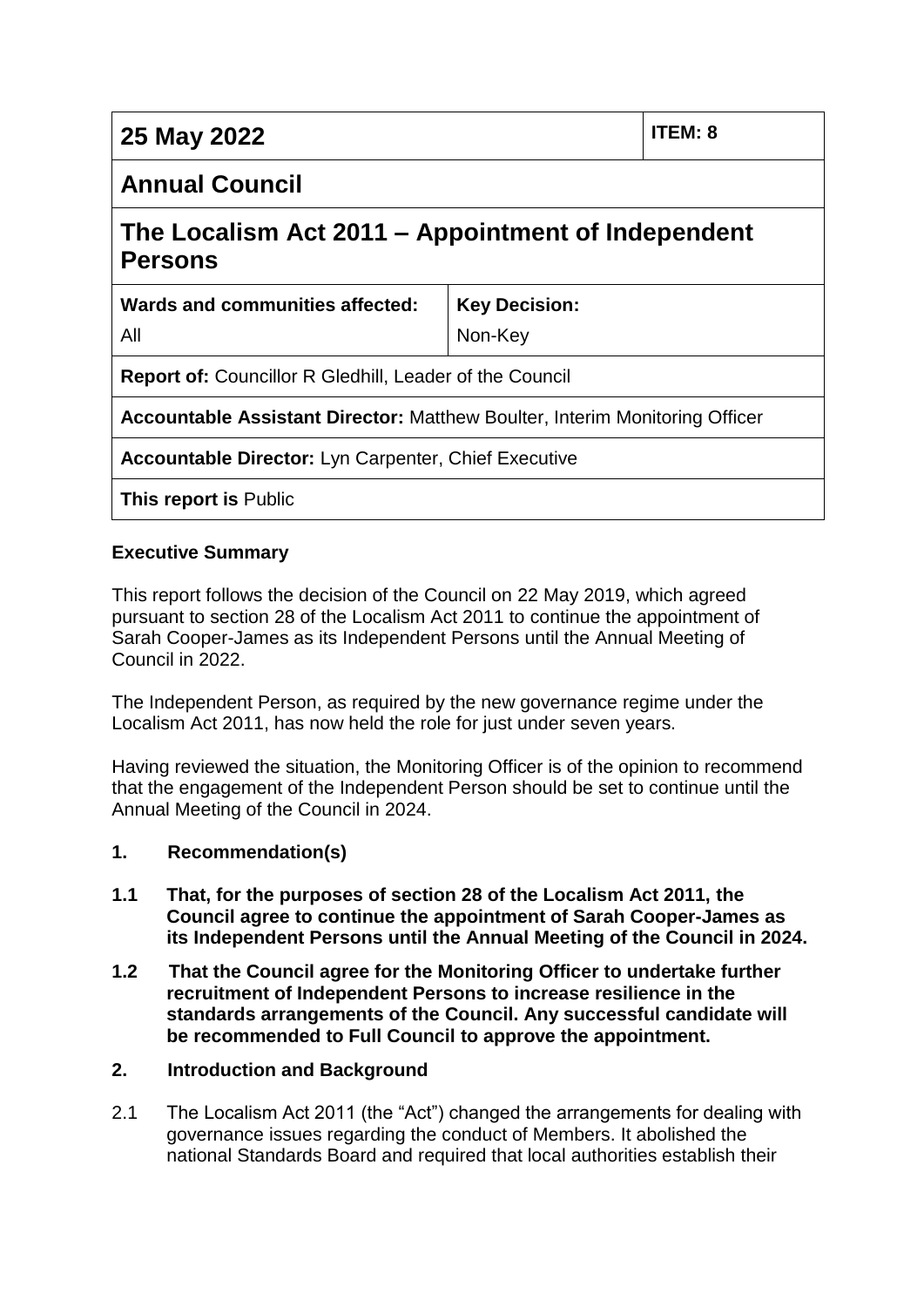own Code of Conduct and establish a process for dealing with allegations that members of the authority may have breached the Code of Conduct.

- 2.2 To add external input, section 28(7) of the Act required the Council to appoint at least one "independent person", who must be consulted and their views taken into account on all complaints investigated and before a decision on any such complaint is made. The Council may consult with the independent person on other matters relating to an allegation and the Member complained about can also seek the independent person's views.
- 2.3 The provisions of the Localism Act took effect from 1 July 2012 and at its meeting on 25 July 2012, the Council agreed a new Code of Conduct and Complaints Procedure to replace transitional arrangements. To ensure "independence", the Independent Person is not to have links to the Council, councillors or officers.
- 2.4 The role of the independent person has since been widened under the Local Authority's (Standing Orders) England (Amendment) Regulations 2015, which came into force on 11 May 2015. These new regulations change the localised disciplinary process in relation to the Council's Head of Paid Service, the Chief Finance Officer and the Monitoring Officer statutory positions. In the case of any proposed disciplinary action against such a statutory officer, the Council is required to appoint the independent persons who have been appointed for the purposes of the Members Code of Conduct regime to a panel convened to consider a proposal to dismiss a statutory officer, and which makes recommendations to Full Council regarding any decision to dismiss a statutory officer.

### **3. Issues, Options and Analysis of Options**

3.1 Due to the current interim arrangements within the legal department it has been agreed as useful and proper to keep the current experienced Independent Person engaged. This will allow the Monitoring Officer an opportunity to undertake a considered recruitment of further Independent Persons to build resilience.

### **Proposed Extended Engagement of Independent Persons**

3.2 For the reasons outlined above it is proposed that the Council agrees the engagement of the Independent persons be set to continue to after the Annual General Council meeting in 2024.

### **4. Reasons for Recommendation**

4.1 To ensure statutory compliance and effective administration of any business that may engage the Members Code of Conduct.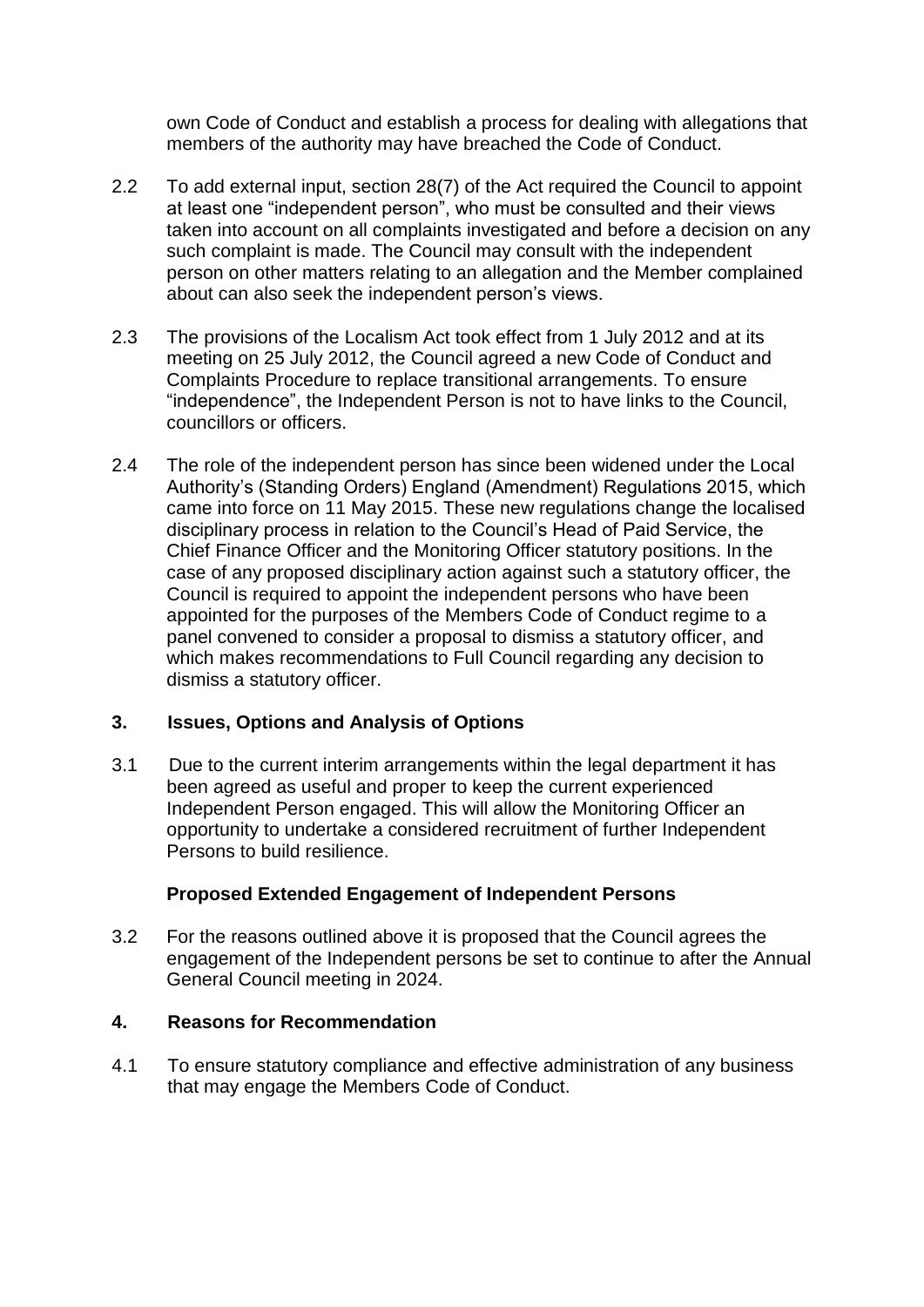### **5. Consultation (including Overview and Scrutiny, if applicable)**

- 5.1 It is a statutory requirement that Council is consulted and approves the appointments.
- **6. Impact on corporate policies, priorities, performance and community impact**
- 6.1 The appointment is a statutory requirement.
- **7. Implications**
- 7.1 **Financial**

Implications verified by: **Dammy Adewole**

**Senior Management Accountant Resources and Place Delivery** 

The allowance paid to each of the Independent Persons is met from the Members Allowance Budget.

### 7.2 **Legal**

Implications verified by: **Gina Clarke**

### **Corporate Governance Lawyer and Deputy Monitoring Officer**

The statutory requirements are set out in the report and have been met. Under Section 28(8)(c)(iii) of the Localism Act 2011, this decision must be agreed by a majority of the whole number of councillors.

### 7.3 **Diversity and Equality**

Implications verified by: **Becky Lee** 

### **Team Manager - Community Development and Equalities, Adults, Housing and Health Directorate**

The previous appointments followed an open recruitment process ensuring that the recommended candidates were selected on merit.

7.4 **Other implications** (where significant) – i.e. Staff, Health, Sustainability, Crime and Disorder)

None